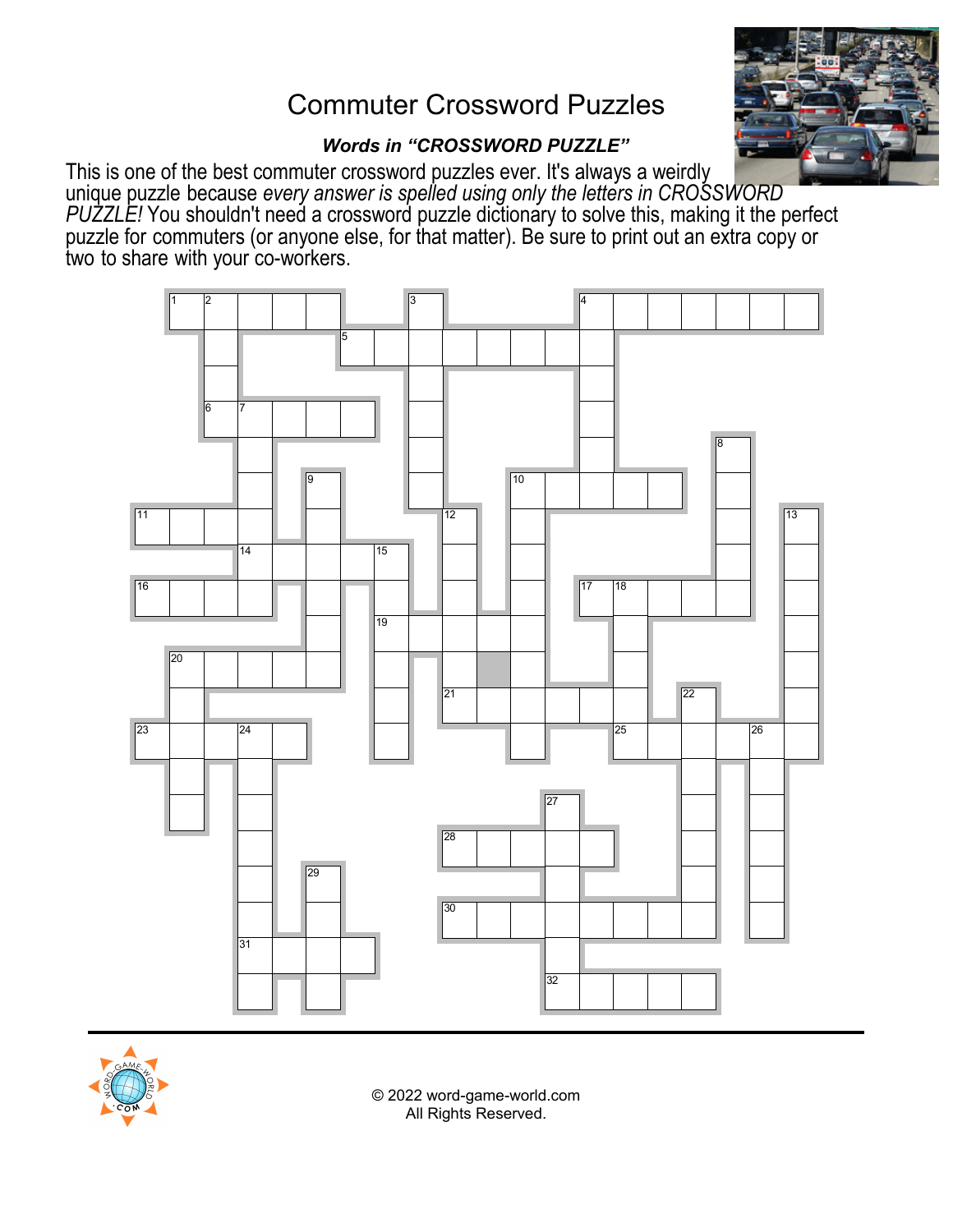### ACROSS:

- 1. Round wooden rod
- 4. Expertise or cleverness
- 5. Undectable by smell
- 6. Rub and scrub
- 10. Precursor to rain
- 11. To fuse pieces of metal at a high temperature
- 14. A parasitic insect, or a contemptible person
- 16. Snooze
- 17. Courted
- 19. respiratory illness featuring a hoarse cough
- 20. Unrefined
- 21. Popular dog breed
- 23. Throbbing
- 25. Coercive circumstances
- 28. Style and furnishing of a room
- 30. Describes a rechargeable appliance
- 31. Monetary unit in France, Italy, etc.
- 32. To awaken or incite

#### DOWN:

- 2. Musical composition
- 3. Good place for meats and drinks on a picnic
- 4. Counterfeit, bogus
- 7. Sour milk will do this
- 8. Gushed out
- 9. A pair
- 10. A flithy place or container
- 12. Recover a loss
- 13. What women used formerly to style their hair
- 15. Part of a mortgage payment (for taxes, etc.) that is held back until bill is due
- 18. Flowed or leaked out slowly
- 20. Two-door car with a hard top
- 22. Series of actions to achieve a certain result
- 24. Ethical standards
- 26. Grief
- 27. Fine, ground particles
- 29. Nil